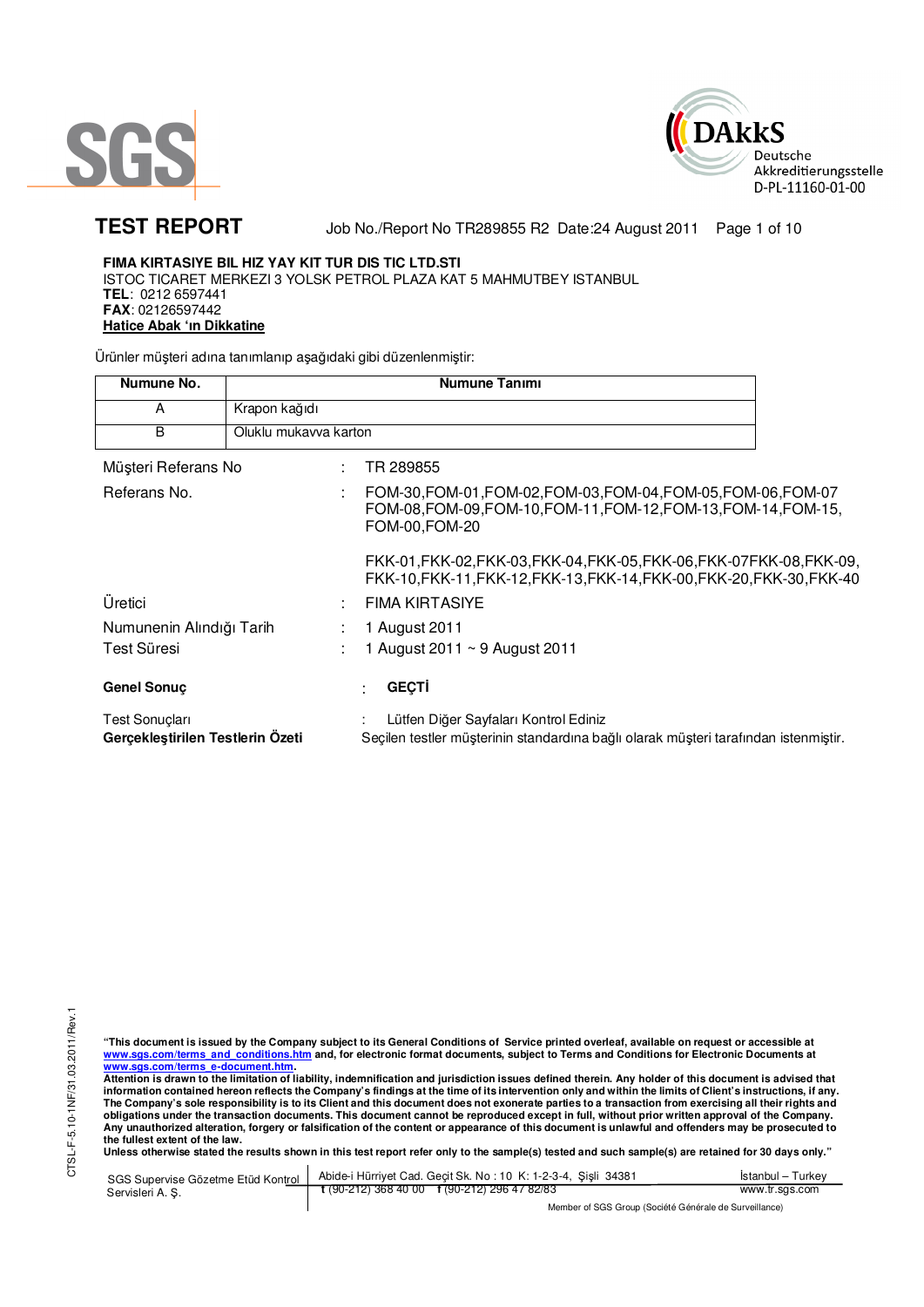



**TEST REPORT** Job No./Report No TR289855 R2 Date:24 August 2011 Page 2 of 10

| <b>Test Parameters</b>  |                          |                          | <b>Sonuc</b> |           |           |             |
|-------------------------|--------------------------|--------------------------|--------------|-----------|-----------|-------------|
| <b>Kimyasal testler</b> | $1 + 3 + 4$              |                          | $11 + 12$    | <u>12</u> | $15 + 16$ | $17 + 18 +$ |
| Azo Dyes (Textile)      |                          | -                        |              |           |           |             |
| Azo Dyes (Textile LFGB) | $\overline{\phantom{0}}$ | $\overline{\phantom{0}}$ |              |           | -         |             |

| <b>Test Parameters</b>  | <b>Sonuc</b>     |                          |                          |                   |           |  |  |  |
|-------------------------|------------------|--------------------------|--------------------------|-------------------|-----------|--|--|--|
| <b>Kimyasal testler</b> | $2 + 13 +$<br>14 | $20 + 21 +$<br>22        | $23 + 24 +$<br>25        | $26 + 27 +$<br>28 | <u>29</u> |  |  |  |
| Azo Dyes (Textile)      |                  |                          |                          |                   |           |  |  |  |
| Azo Dyes (Textile LFGB) | -                | $\overline{\phantom{0}}$ | $\overline{\phantom{0}}$ |                   |           |  |  |  |

| <b>Test Parameters</b>  |         | Sonuc |              |
|-------------------------|---------|-------|--------------|
| <b>Kimyasal testler</b> | $5+6+7$ |       | $8 + 9 + 10$ |
| Azo Dyes (Textile)      |         |       |              |
| Azo Dyes (Textile LFGB) |         |       |              |

"This document is issued by the Company subject to its General Conditions of Service printed overleaf, available on request or accessible at<br>www.sgs.com/terms\_and\_conditions.htm\_and, for electronic format documents, subjec <mark>www.sgs.com/terms\_e-document.htm.</mark><br>Attention is drawn to the limitation of liability, indemnification and jurisdiction issues defined therein. Any holder of this document is advised that

information contained hereon reflects the Company's findings at the time of its intervention only and within the limits of Client's instructions, if any.<br>The Company's sole responsibility is to its Client and this document **obligations under the transaction documents. This document cannot be reproduced except in full, without prior written approval of the Company.**  Any unauthorized alteration, forgery or falsification of the content or appearance of this document is unlawful and offenders may be prosecuted to<br>the fullest extent of the law.<br>Unless otherwise stated the results shown in

SGS Supervise Gözetme Etüd Kontrol Servisleri A. Ş. Abide-i Hürriyet Cad. Geçit Sk. No : 10 K: 1-2-3-4, Şişli 34381 **t** (90-212) 368 40 00 **f** (90-212) 296 47 82/83 İstanbul – Turkey www.tr.sgs.com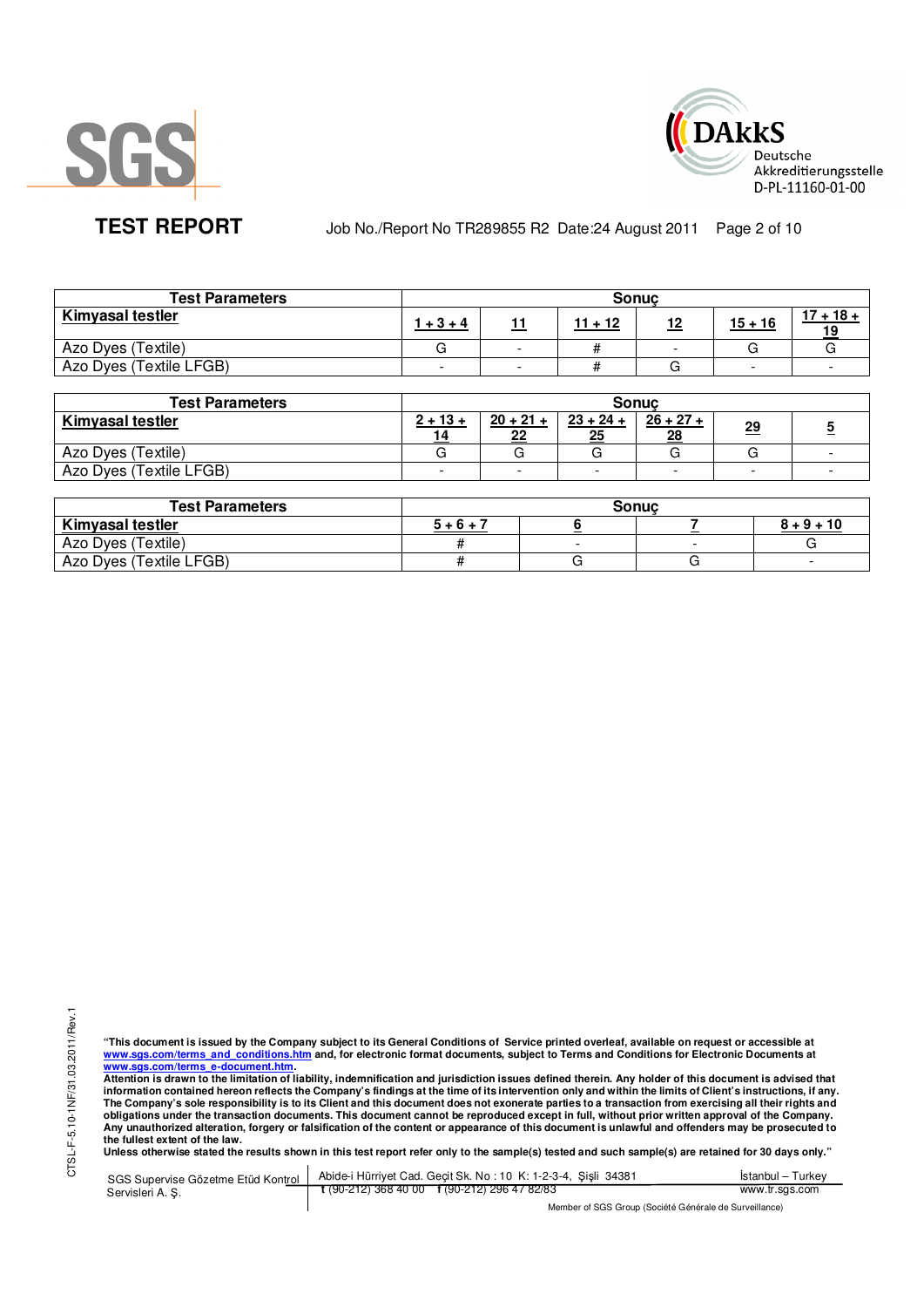



**TEST REPORT** Job No./Report No TR289855 R2 Date:24 August 2011 Page 3 of 10

|           |         | $G = M\ddot{\mu}$ şteri standardına uygun                                                                                                                                                                                                                                                                                                                 |
|-----------|---------|-----------------------------------------------------------------------------------------------------------------------------------------------------------------------------------------------------------------------------------------------------------------------------------------------------------------------------------------------------------|
|           |         | $K = M\ddot{u}$ șteri standardına uygun değil                                                                                                                                                                                                                                                                                                             |
|           |         | = Sınır değer belirtilmedi                                                                                                                                                                                                                                                                                                                                |
|           |         | $#$ = For 2-composite mix with results exceeding one half of the relevant<br>requirements or 3-composite mix with results exceeding one third of the<br>relevant requirements, the composite sample may have the possibility of<br>one or more components that can lead to a failure result, therefore, it is<br>recommended to test on individual basis. |
|           |         | Conclusions on meet/fail are based on the test result from the actual sampling of the received sample(s).                                                                                                                                                                                                                                                 |
| standard. |         | The composite sampling method is based on the client's special request and is a modification from the testing                                                                                                                                                                                                                                             |
|           | Remarks |                                                                                                                                                                                                                                                                                                                                                           |

The test results relate to the tested items only.

Test reports without SGS seal and authorised signatures are invalid.

Reported results do not include uncertainties.

The reported expanded uncertainty is based on a standard uncertainty multiplied by a coverage factor k=2, providing a level of confidence of approximately 95%. The uncertainty evaluation has been carried out in accordance with UKAS and DAkkS requirements.

In this Test Report tests marked (1) are included in the UKAS Accreditation Scope, marked (2) are included in the DAkkS Accreditation Scope of this Laboratory. Opinions and interpretations expressed herein are outside the scope of UKAS or DAkkS Accreditation.

# **THIS REPORT SUPERSEDES OUR REPORT NO: 289855 R1 DATED 15.08.2011**

Issued in Istanbul Signed for and on behalf of SGS Supervise Gözetme Etüd Kontrol Servisleri A.Ş.

| <b>Neslihan Erol</b><br><b>Customer Relations Supervisor</b> | Ayşe Çimen<br><b>Customer Services Manager</b> |  |
|--------------------------------------------------------------|------------------------------------------------|--|
|                                                              | <b>THEE.</b>                                   |  |

**"This document is issued by the Company subject to its General Conditions of Service printed overleaf, available on request or accessible at www.sgs.com/terms\_and\_conditions.htm and, for electronic format documents, subject to Terms and Conditions for Electronic Documents at** 

<mark>www.sgs.com/terms\_e-document.htm.</mark><br>Attention is drawn to the limitation of liability, indemnification and jurisdiction issues defined therein. Any holder of this document is advised that information contained hereon reflects the Company's findings at the time of its intervention only and within the limits of Client's instructions, if any.<br>The Company's sole responsibility is to its Client and this document **obligations under the transaction documents. This document cannot be reproduced except in full, without prior written approval of the Company. Any unauthorized alteration, forgery or falsification of the content or appearance of this document is unlawful and offenders may be prosecuted to the fullest extent of the law.** 

Unless otherwise stated the results shown in this test report refer only to the sample(s) tested and such sample(s) are retained for 30 days only."

|                  | SGS Supervise Gözetme Etüd Kontrol   Abide-i Hürriyet Cad. Geçit Sk. No: 10 K: 1-2-3-4, Şişli 34381      | Istanbul - Turkey |
|------------------|----------------------------------------------------------------------------------------------------------|-------------------|
| Servisleri A. S. | $\frac{1}{2}$ (90-212) 368 40 00 f (90-212) 296 47 82/83                                                 | www.tr.sgs.com    |
|                  | $M_{\rm BH}$ . The state of $\sim$ $\sim$ $M_{\rm BH}$ is the $\sim$ $M_{\rm BH}$ is the state of $\sim$ |                   |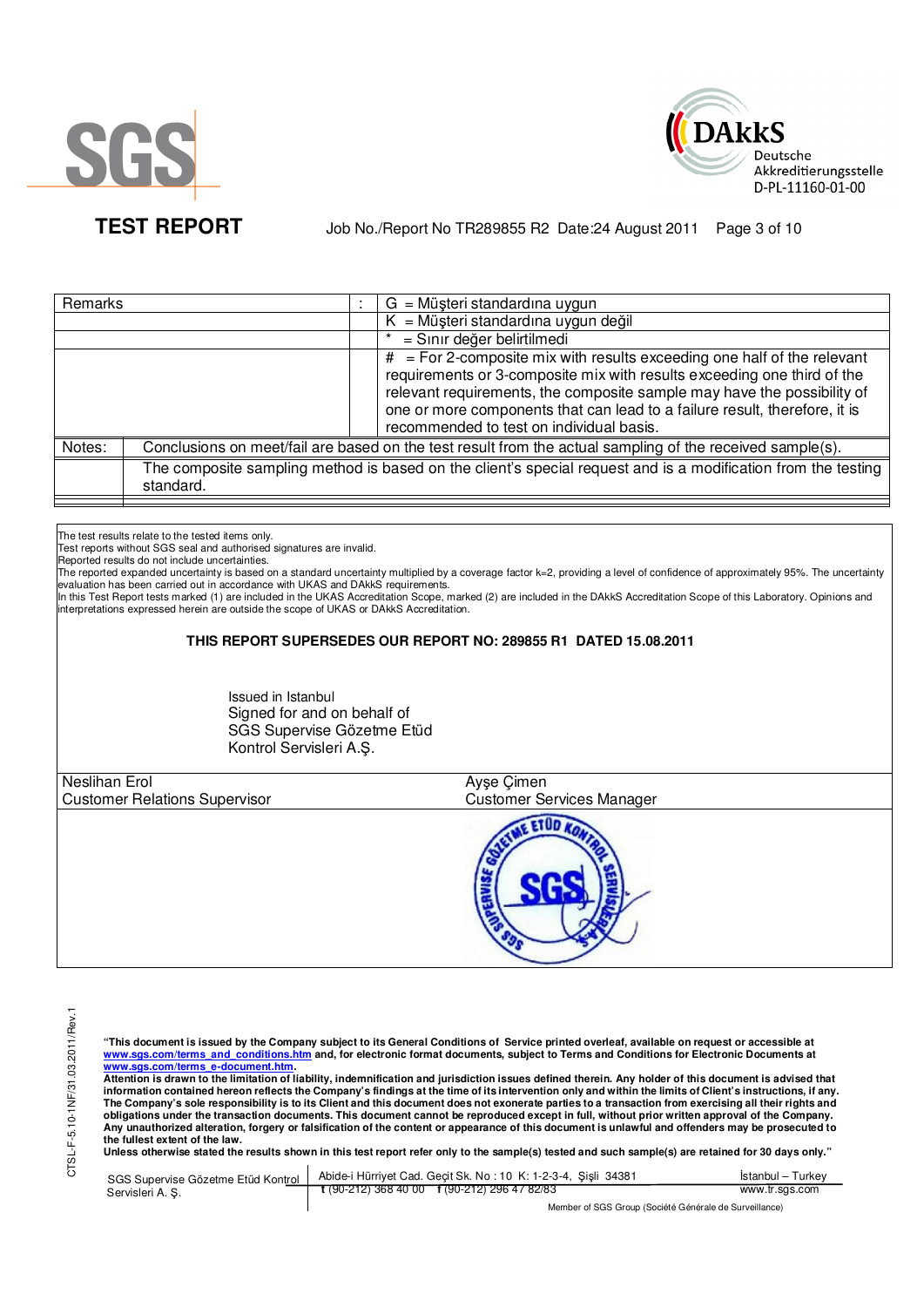



**TEST REPORT** Job No./Report No TR289855 R2 Date:24 August 2011 Page 4 of 10

# **Component List / List of Materials for Chemical Test**

| Sample No.                | <b>Sample Description</b> | <b>Sample Colour</b> | <b>Material No.</b>              | Component               | <b>Material</b> | Colour               |
|---------------------------|---------------------------|----------------------|----------------------------------|-------------------------|-----------------|----------------------|
| A                         | grafo paper               |                      | 1                                | grafo paper             | Paper           | purple               |
| $\pmb{\mathsf{A}}$        | grafo paper               |                      | 10                               | grafo paper             | Paper           | light brown          |
| $\boldsymbol{\mathsf{A}}$ | grafo paper               |                      | 11                               | grafo paper             | Paper           | Orange               |
| $\pmb{\mathsf{A}}$        | grafo paper               |                      | 12                               | grafo paper             | Paper           | Dark pink            |
|                           | grafo paper               |                      |                                  | grafo paper             |                 | pearl(light          |
| $\boldsymbol{\mathsf{A}}$ |                           |                      | 13                               |                         | Paper           | Pink)                |
| $\pmb{\mathsf{A}}$        | grafo paper               |                      | 14                               | grafo paper             | Paper           | pearl(Pink)          |
| A                         | grafo paper               |                      | 15                               | grafo paper             | Paper           | pearl(light<br>blue) |
| $\mathbf{A}$              | grafo paper               |                      | 16                               | grafo paper             | Paper           | pearl(gold)          |
|                           | grafo paper               |                      |                                  | grafo paper             |                 | pearl                |
|                           |                           |                      |                                  |                         |                 | (floroscence         |
| A                         | grafo paper               |                      | $\boldsymbol{2}$<br>$\mathbf{3}$ | grafo paper             | Paper           | green)               |
| $\mathbf{A}$              | grafo paper               |                      |                                  | grafo paper             | Paper           | light green          |
| A                         | grafo paper               |                      | $\overline{\mathbf{4}}$          | grafo paper             | Paper           | dark green           |
| $\boldsymbol{\mathsf{A}}$ |                           |                      | 5                                |                         | Paper           | red                  |
| A                         | grafo paper               |                      | 6                                | grafo paper             | Paper           | <b>Black</b>         |
| $\boldsymbol{\mathsf{A}}$ | grafo paper               |                      | $\overline{7}$                   | grafo paper             | Paper           | <b>Blue</b>          |
| $\boldsymbol{\mathsf{A}}$ | grafo paper               |                      | 8                                | grafo paper             | Paper           | turquoise            |
| $\pmb{\mathsf{A}}$        | grafo paper               |                      | $\boldsymbol{9}$                 | grafo paper             | Paper           | Yellow               |
| $\, {\bf B}$              | Corrugated cardboard      |                      | 17                               | Corrugated<br>cardboard | Paper           | dark pink            |
|                           | Corrugated cardboard      |                      |                                  | Corrugated              |                 |                      |
| В                         |                           |                      | 18                               | cardboard               | Paper           | Yellow               |
|                           | Corrugated cardboard      |                      |                                  | Corrugated              |                 |                      |
| В                         |                           |                      | 19                               | cardboard               | Paper           | Orange               |
| $\, {\bf B}$              | Corrugated cardboard      |                      | 20                               | Corrugated<br>cardboard | Paper           | dark<br>Orange       |
|                           | Corrugated cardboard      |                      |                                  | Corrugated              |                 |                      |
| $\, {\bf B}$              |                           |                      | 21                               | cardboard               | Paper           | red                  |
|                           | Corrugated cardboard      |                      |                                  | Corrugated              |                 |                      |
| $\, {\bf B}$              |                           |                      | 22                               | cardboard               | Paper           | light Pink           |
| $\, {\bf B}$              | Corrugated cardboard      |                      | 23                               | Corrugated<br>cardboard | Paper           | green                |
|                           | Corrugated cardboard      |                      |                                  | Corrugated              |                 |                      |
| $\, {\bf B}$              |                           |                      | 24                               | cardboard               | Paper           | turquoise            |
|                           | Corrugated cardboard      |                      |                                  | Corrugated              |                 |                      |
| $\, {\bf B}$              |                           |                      | 25                               | cardboard               | Paper           | purple               |
| $\, {\bf B}$              | Corrugated cardboard      |                      | 26                               | Corrugated<br>cardboard | Paper           | bordeaux             |
|                           |                           |                      |                                  |                         |                 |                      |

"This document is issued by the Company subject to its General Conditions of Service printed overleaf, available on request or accessible at<br>www.sgs.com/terms\_and\_conditions.htm\_and, for electronic format documents, subjec <mark>www.sgs.com/terms\_e-document.htm.</mark><br>Attention is drawn to the limitation of liability, indemnification and jurisdiction issues defined therein. Any holder of this document is advised that

information contained hereon reflects the Company's findings at the time of its intervention only and within the limits of Client's instructions, if any.<br>The Company's sole responsibility is to its Client and this document **obligations under the transaction documents. This document cannot be reproduced except in full, without prior written approval of the Company. Any unauthorized alteration, forgery or falsification of the content or appearance of this document is unlawful and offenders may be prosecuted to the fullest extent of the law.** 

**Unless otherwise stated the results shown in this test report refer only to the sample(s) tested and such sample(s) are retained for 30 days only."** 

SGS Supervise Gözetme Etüd Kontrol Servisleri A. Ş. Abide-i Hürriyet Cad. Geçit Sk. No : 10 K: 1-2-3-4, Şişli 34381 **t** (90-212) 368 40 00 **f** (90-212) 296 47 82/83 İstanbul – Turkey www.tr.sgs.com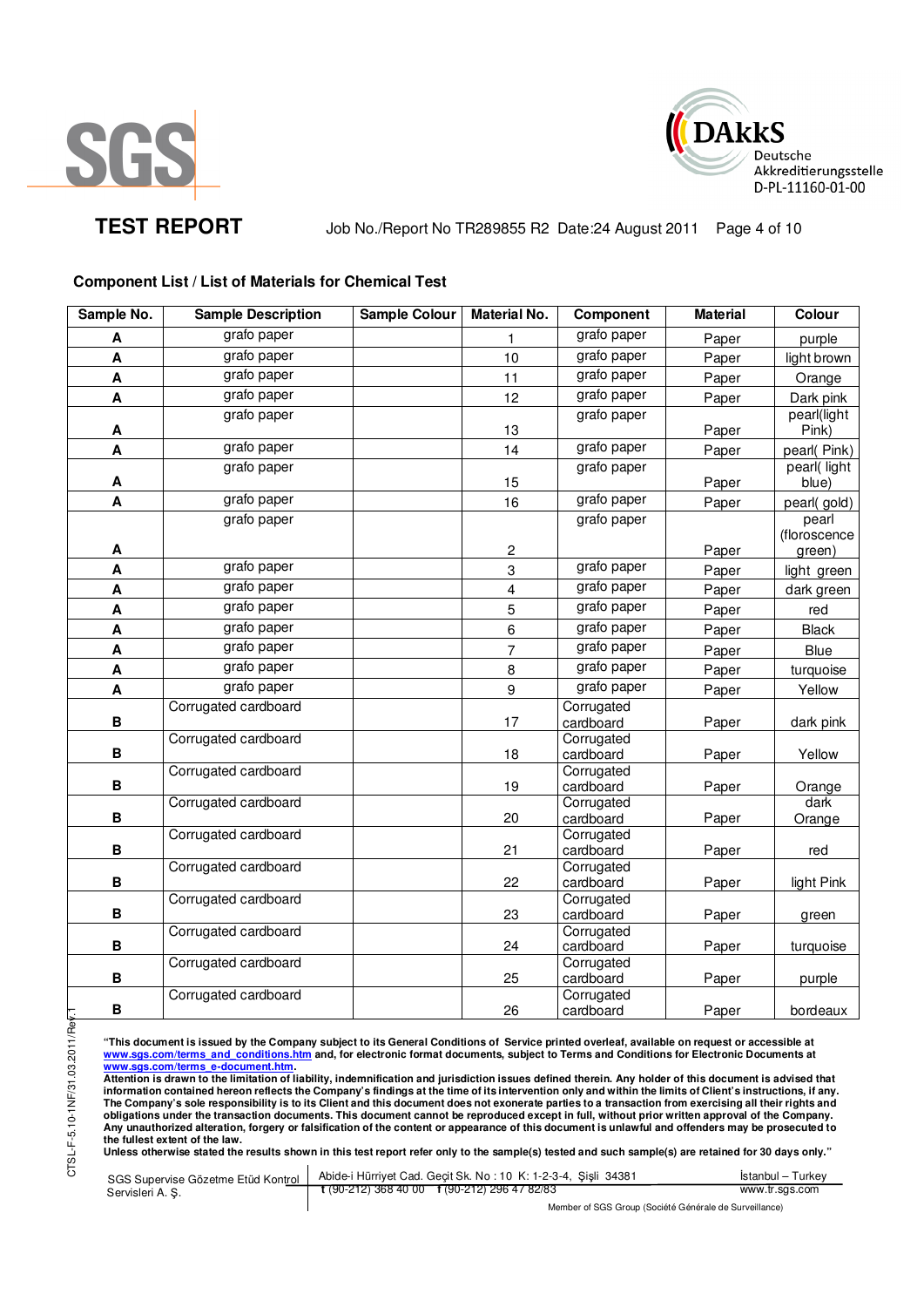



**TEST REPORT** Job No./Report No TR289855 R2 Date:24 August 2011 Page 5 of 10

|   | Corrugated cardboard |    | Corrugated |       |            |
|---|----------------------|----|------------|-------|------------|
| в |                      | 27 | cardboard  | Paper | dark blue  |
|   | Corrugated cardboard |    | Corrugated |       |            |
| в |                      | 28 | cardboard  | Paper | light blue |
|   | Corrugated cardboard |    | Corrugated |       |            |
| в |                      | 29 | cardboard  | Paper | black      |

"This document is issued by the Company subject to its General Conditions of Service printed overleaf, available on request or accessible at<br>www.sgs.com/terms\_and\_conditions.htm\_and, for electronic format documents, subjec <mark>www.sgs.com/terms\_e-document.htm.</mark><br>Attention is drawn to the limitation of liability, indemnification and jurisdiction issues defined therein. Any holder of this document is advised that

information contained hereon reflects the Company's findings at the time of its intervention only and within the limits of Client's instructions, if any.<br>The Company's sole responsibility is to its Client and this document obligations under the transaction documents. This document cannot be reproduced except in full, without prior written approval of the Company.<br>Any unauthorized alteration, forgery or falsification of the content or appeara

SGS Supervise Gözetme Etüd Kontrol Servisleri A. Ş. Abide-i Hürriyet Cad. Geçit Sk. No : 10 K: 1-2-3-4, Şişli 34381 **t** (90-212) 368 40 00 **f** (90-212) 296 47 82/83 İstanbul – Turkey www.tr.sgs.com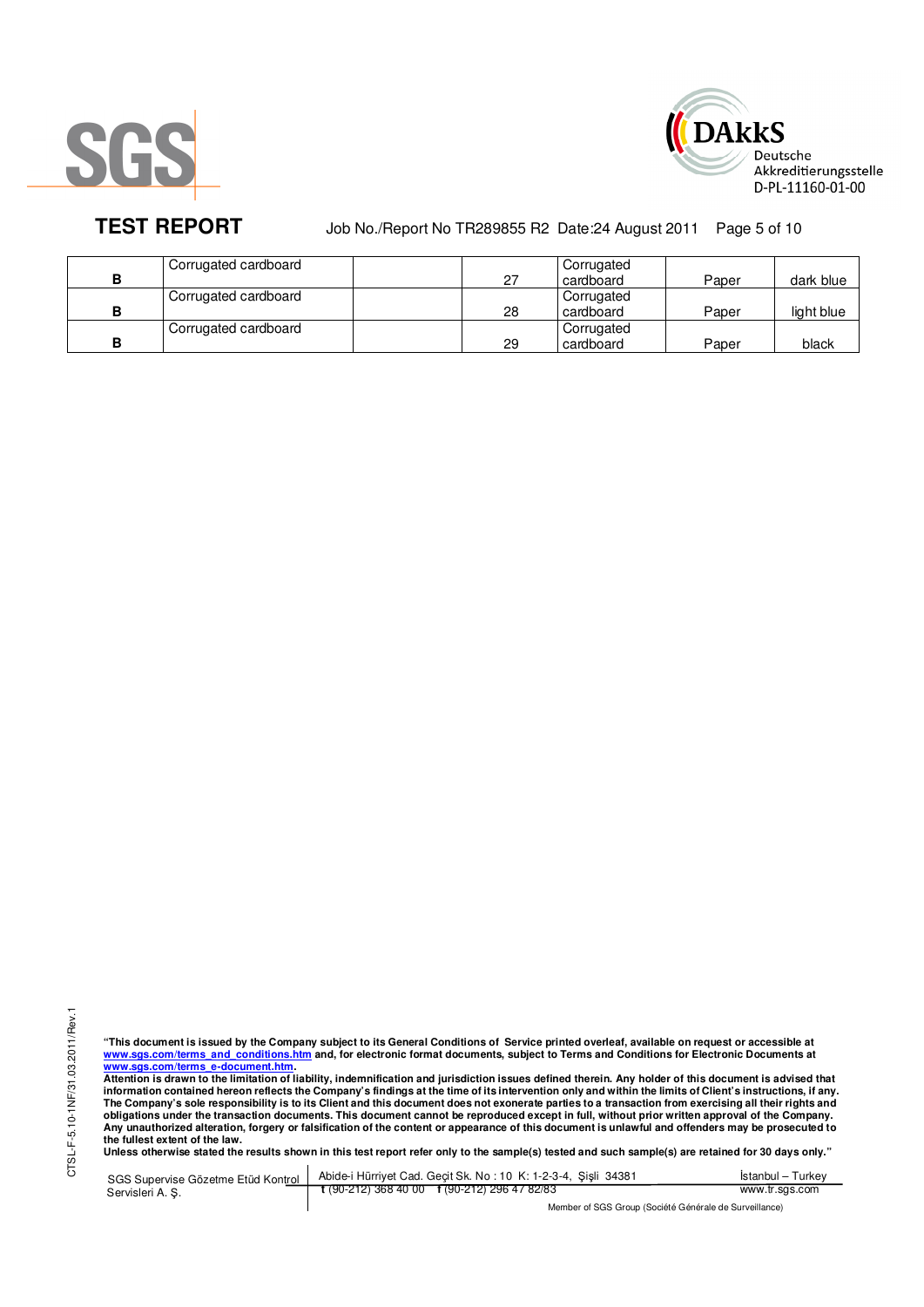



**TEST REPORT** Job No./Report No TR289855 R2 Date:24 August 2011 Page 6 of 10

# **Detail Test Result:**

| <b>Azo Dyes (Textile)<sup>2</sup></b><br>Test Method: ACCORDING TO BS EN 14362-1:2003 - ANALYSIS BY GC-MS/HPLC-DAD                    |                |              |              |              |              |              |
|---------------------------------------------------------------------------------------------------------------------------------------|----------------|--------------|--------------|--------------|--------------|--------------|
|                                                                                                                                       |                |              |              |              |              |              |
|                                                                                                                                       |                | $1 + 3 + 4$  | $20 + 21 +$  | $15 + 16$    | $17 + 18 +$  | $2 + 13 +$   |
| Component                                                                                                                             | Cas No         |              | 22           |              | 19           | 14           |
| 4-Aminobiphenyl                                                                                                                       | $92 - 67 - 1$  | n.d.         | n.d.         | n.d.         | n.d.         | n.d.         |
| Benzidine                                                                                                                             | 92-87-5        | n.d.         | n.d.         | n.d.         | n.d.         | n.d.         |
| 4-Chlor-o-toluidine                                                                                                                   | 95-69-2        | n.d.         | n.d.         | n.d.         | n.d.         | n.d.         |
| 2-Naphthylamine                                                                                                                       | 91-59-8        | n.d.         | n.d.         | n.d.         |              |              |
| o-Aminoazotoluene                                                                                                                     | 97-56-3        | n.d.         | n.d.         | n.d.         | n.d.         | n.d.         |
| 5-nitro-o-toluidine / 2-Amino-4-nitrotoluene                                                                                          | 99-55-8        | n.d.         | n.d.         | n.d.         | n.d.         | n.d.         |
| 4-Chloroaniline                                                                                                                       | 106-47-8       | n.d.         | n.d.         | n.d.         | n.d.         | n.d.         |
| 4-methoxy-m-phenylenediamine / 2,4-Diaminoanisole                                                                                     | 615-05-4       | n.d.         | n.d.         | n.d.         | n.d.         | n.d.         |
| 4,4'-Diaminodiphenylmethane                                                                                                           | 101-77-9       | n.d.         | n.d.         | n.d.         | n.d.         | n.d.         |
| 3,3'-Dichlorobenzidine                                                                                                                | $91 - 94 - 1$  | n.d.         | n.d.         | n.d.         | n.d.         | n.d.         |
| 3,3'-Dimethoxybenzidine                                                                                                               | 119-90-4       | n.d.         | n.d.         | n.d.         | n.d.         | n.d.         |
| 3,3'-Dimethylbenzidine                                                                                                                | 119-93-7       | n.d.         | n.d.         | n.d.         | n.d.         | n.d.         |
| 4,4'-methylenedi-o-toluidine /                                                                                                        |                | n.d.         | n.d.         | n.d.         | n.d.         | n.d.         |
| 3,3'-Dimethyl-4,4'-diaminodiphenylmethane                                                                                             | 838-88-0       |              |              |              |              |              |
| p-Cresidine                                                                                                                           | 120-71-8       | n.d.         | n.d.         | n.d.         | n.d.         | n.d.         |
| 4,4'-Methylene-bis-(2-chloroaniline)                                                                                                  | $101 - 14 - 4$ | n.d.         | n.d.         | n.d.         | n.d.         | n.d.         |
| 4,4'-Oxydianiline                                                                                                                     | 101-80-4       | n.d.         | n.d.         | n.d.         | n.d.         | n.d.         |
| 4,4'-Thiodianiline                                                                                                                    | 139-65-1       | n.d.         | n.d.         | n.d.         | n.d.         | n.d.         |
| o-Toluidine                                                                                                                           | 95-53-4        | n.d.         | n.d.         | n.d.         | n.d.         | n.d.         |
| 4-methyl-m-phenylenediamine / 2,4-Toluylendiamine                                                                                     | 95-80-7        | n.d.         | n.d.         | n.d.         | n.d.         | n.d.         |
| 2,4,5-Trimethylaniline                                                                                                                | 137-17-7       | n.d.         | n.d.         | n.d.         | n.d.         | n.d.         |
| **4-aminoazobenzene                                                                                                                   | 60-09-3        | n.d.         | n.d.         | n.d.         | n.d.         | n.d.         |
| O-Anisidine                                                                                                                           | 90-04-0        | n.d.         | n.d.         | n.d.         | n.d.         | n.d.         |
|                                                                                                                                       | Sonuç          | <b>GEÇTİ</b> | <b>GEÇTİ</b> | <b>GEÇTİ</b> | <b>GEÇTİ</b> | <b>GEÇTİ</b> |
| $Note(s)$ :                                                                                                                           |                |              |              |              |              |              |
| $n.d. = not detected$                                                                                                                 |                |              |              |              |              |              |
| $=$ exceed the limit                                                                                                                  |                |              |              |              |              |              |
| Detection Limit = 5 mg/kg (for individual compound)                                                                                   |                |              |              |              |              |              |
| Requirement by the client=<br>30 mg/kg                                                                                                |                |              |              |              |              |              |
| * * Test result for 4-aminoazobenzene (CAS no.: 60-09-3) is considered as "not detected" (i.e. <5mg/kg) since both aniline<br>Remark: |                |              |              |              |              |              |
| and/or 1,4-phenylenediamine is not found (i.e. <5mg/kg) by mentioned test method.                                                     |                |              |              |              |              |              |
| Max. limit specified by EU directive 2002/61/EC                                                                                       |                |              |              |              |              |              |
| Total Uncertainty =<br>$\pm$ 30%                                                                                                      |                |              |              |              |              |              |

"This document is issued by the Company subject to its General Conditions of Service printed overleaf, available on request or accessible at<br>www.sgs.com/terms\_and\_conditions.htm\_and, for electronic format documents, subjec

<u>www.sgs.com/terms\_e-document.htm.</u><br>Attention is drawn to the limitation of liability, indemnification and jurisdiction issues defined therein. Any holder of this document is advised that<br>information contained hereon refle obligations under the transaction documents. This document cannot be reproduced except in full, without prior written approval of the Company.<br>Any unauthorized alteration, forgery or falsification of the content or appeara

**Unless otherwise stated the results shown in this test report refer only to the sample(s) tested and such sample(s) are retained for 30 days only."** 

|                 | SGS Supervise Gözetme Etüd Kontrol   Abide-i Hürriyet Cad. Geçit Sk. No: 10 K: 1-2-3-4, Şişli 34381 | Istanbul – Turkey |
|-----------------|-----------------------------------------------------------------------------------------------------|-------------------|
| Servisleri A.S. | $\frac{1}{2}$ (90-212) 368 40 00 f (90-212) 296 47 82/83                                            | www.tr.sgs.com    |
|                 | Mambar of PCP Crain (Posiótó Cánárola de Purvaillance)                                              |                   |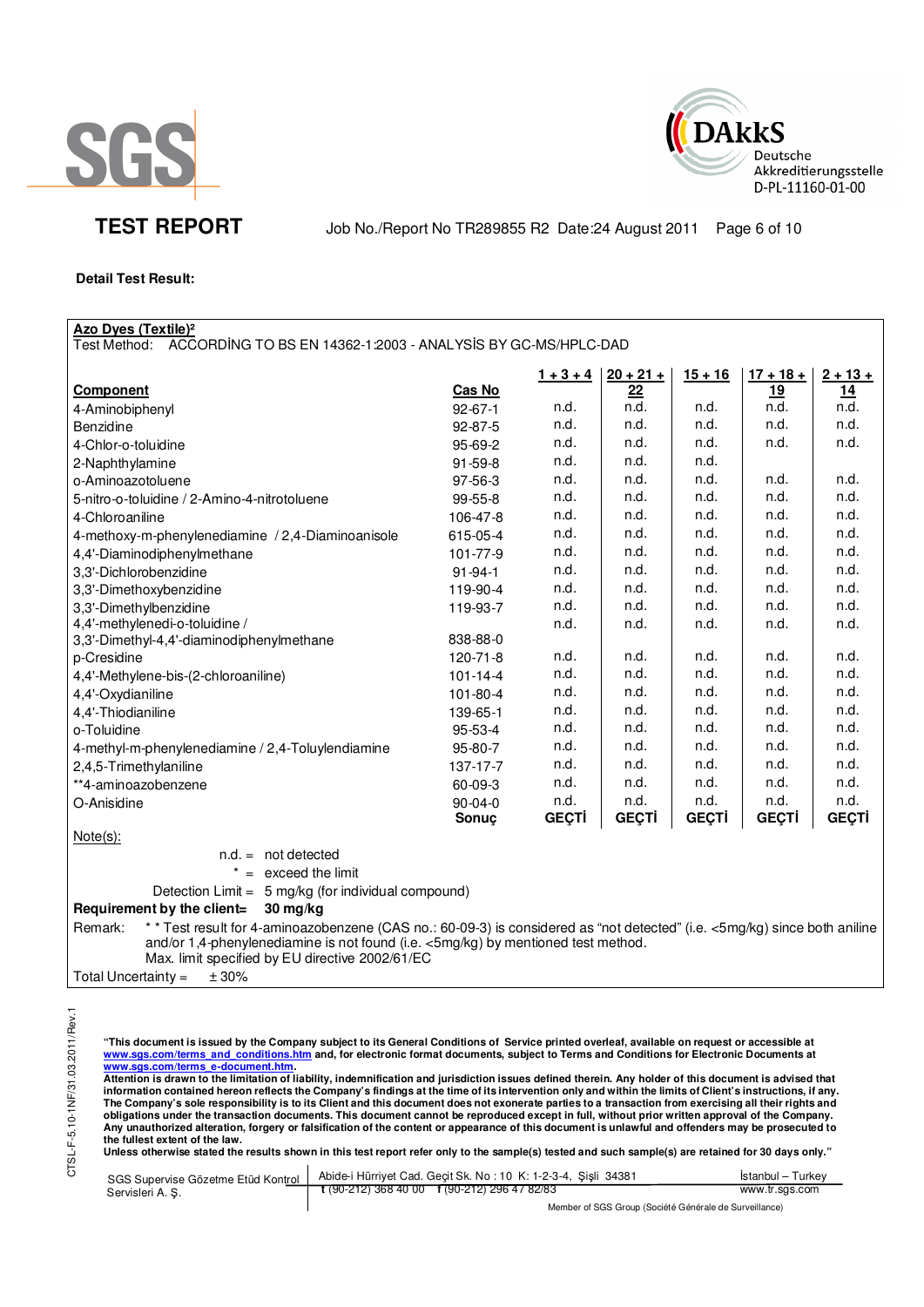



**TEST REPORT** Job No./Report No TR289855 R2 Date:24 August 2011 Page 7 of 10

| Azo Dyes (Textile) <sup>2</sup>                                                                                                                                                                                            |                |                             |              |              |              |  |
|----------------------------------------------------------------------------------------------------------------------------------------------------------------------------------------------------------------------------|----------------|-----------------------------|--------------|--------------|--------------|--|
| Test Method:<br>ACCORDING TO BS EN 14362-1:2003 - ANALYSIS BY GC-MS/HPLC-DAD                                                                                                                                               |                |                             |              |              |              |  |
| <b>Component</b>                                                                                                                                                                                                           | Cas No         | $23 + 24 + 25$ 26 + 27 + 28 |              | 29           | $8 + 9 + 10$ |  |
| 4-Aminobiphenyl                                                                                                                                                                                                            | $92 - 67 - 1$  | n.d.                        | n.d.         | n.d.         | n.d.         |  |
| Benzidine                                                                                                                                                                                                                  | $92 - 87 - 5$  | n.d.                        | n.d.         | n.d.         | n.d.         |  |
| 4-Chlor-o-toluidine                                                                                                                                                                                                        | 95-69-2        | n.d.                        | n.d.         | n.d.         | n.d.         |  |
| 2-Naphthylamine                                                                                                                                                                                                            | $91 - 59 - 8$  | n.d.                        | n.d.         | n.d.         | n.d.         |  |
| o-Aminoazotoluene                                                                                                                                                                                                          | 97-56-3        | n.d.                        | n.d.         | n.d.         | n.d.         |  |
| 5-nitro-o-toluidine / 2-Amino-4-nitrotoluene                                                                                                                                                                               | $99-55-8$      | n.d.                        | n.d.         | n.d.         | n.d.         |  |
| 4-Chloroaniline                                                                                                                                                                                                            | 106-47-8       | n.d.                        | n.d.         | n.d.         | n.d.         |  |
| 4-methoxy-m-phenylenediamine / 2,4-Diaminoanisole                                                                                                                                                                          | 615-05-4       | n.d.                        | n.d.         | n.d.         | n.d.         |  |
| 4,4'-Diaminodiphenylmethane                                                                                                                                                                                                | 101-77-9       | n.d.                        | n.d.         | n.d.         | n.d.         |  |
| 3,3'-Dichlorobenzidine                                                                                                                                                                                                     | $91 - 94 - 1$  | n.d.                        | n.d.         | n.d.         | n.d.         |  |
| 3,3'-Dimethoxybenzidine                                                                                                                                                                                                    | 119-90-4       | n.d.                        | n.d.         | n.d.         | n.d.         |  |
| 3,3'-Dimethylbenzidine                                                                                                                                                                                                     | 119-93-7       | n.d.                        | n.d.         | n.d.         | n.d.         |  |
| 4,4'-methylenedi-o-toluidine /                                                                                                                                                                                             |                | n.d.                        | n.d.         | n.d.         | n.d.         |  |
| 3,3'-Dimethyl-4,4'-diaminodiphenylmethane                                                                                                                                                                                  | 838-88-0       |                             |              |              |              |  |
| p-Cresidine                                                                                                                                                                                                                | $120 - 71 - 8$ | n.d.                        | n.d.         | n.d.         | n.d.         |  |
| 4,4'-Methylene-bis-(2-chloroaniline)                                                                                                                                                                                       | $101 - 14 - 4$ | n.d.                        | n.d.         | n.d.         | n.d.         |  |
| 4,4'-Oxydianiline                                                                                                                                                                                                          | 101-80-4       | n.d.                        | n.d.         | n.d.         | n.d.         |  |
| 4,4'-Thiodianiline                                                                                                                                                                                                         | 139-65-1       | n.d.                        | n.d.         | n.d.         | n.d.         |  |
| o-Toluidine                                                                                                                                                                                                                | 95-53-4        | n.d.                        | n.d.         | n.d.         | n.d.         |  |
| 4-methyl-m-phenylenediamine / 2,4-Toluylendiamine                                                                                                                                                                          | 95-80-7        | n.d.                        | n.d.         | n.d.         | n.d.         |  |
| 2,4,5-Trimethylaniline                                                                                                                                                                                                     | 137-17-7       | n.d.                        | n.d.         | n.d.         | n.d.         |  |
| **4-aminoazobenzene                                                                                                                                                                                                        | 60-09-3        | n.d.                        | n.d.         | n.d.         | n.d.         |  |
| O-Anisidine                                                                                                                                                                                                                | $90 - 04 - 0$  | n.d.                        | n.d.         | n.d.         | n.d.         |  |
|                                                                                                                                                                                                                            | Sonuç          | <b>GEÇTİ</b>                | <b>GEÇTİ</b> | <b>GEÇTİ</b> | <b>GECTI</b> |  |
| $Note(s)$ :                                                                                                                                                                                                                |                |                             |              |              |              |  |
| $n.d. = not detected$                                                                                                                                                                                                      |                |                             |              |              |              |  |
| $* =$ exceed the limit                                                                                                                                                                                                     |                |                             |              |              |              |  |
| Detection Limit = 5 mg/kg (for individual compound)                                                                                                                                                                        |                |                             |              |              |              |  |
| Requirement by the client=<br>$30 \text{ mg/kg}$                                                                                                                                                                           |                |                             |              |              |              |  |
| * * Test result for 4-aminoazobenzene (CAS no.: 60-09-3) is considered as "not detected" (i.e. <5mg/kg) since both aniline<br>Remark:<br>and/or 1,4-phenylenediamine is not found (i.e. <5mg/kg) by mentioned test method. |                |                             |              |              |              |  |
| Max. limit specified by EU directive 2002/61/EC                                                                                                                                                                            |                |                             |              |              |              |  |
| ± 30%<br>Total Uncertainty $=$                                                                                                                                                                                             |                |                             |              |              |              |  |

"This document is issued by the Company subject to its General Conditions of Service printed overleaf, available on request or accessible at<br>www.sgs.com/terms\_and\_conditions.htm\_and, for electronic format documents, subjec

<u>www.sgs.com/terms\_e-document.htm.</u><br>Attention is drawn to the limitation of liability, indemnification and jurisdiction issues defined therein. Any holder of this document is advised that<br>information contained hereon refle obligations under the transaction documents. This document cannot be reproduced except in full, without prior written approval of the Company.<br>Any unauthorized alteration, forgery or falsification of the content or appeara

**Unless otherwise stated the results shown in this test report refer only to the sample(s) tested and such sample(s) are retained for 30 days only."** 

|                  | SGS Supervise Gözetme Etüd Kontrol   Abide-i Hürriyet Cad. Geçit Sk. No: 10 K: 1-2-3-4, Şişli 34381 | Istanbul – Turkey |  |
|------------------|-----------------------------------------------------------------------------------------------------|-------------------|--|
| Servisleri A. S. | $\frac{1}{2}$ (90-212) 368 40 00 f (90-212) 296 47 82/83                                            | www.tr.sas.com    |  |
|                  | Mambau of POP Ourine (Panilité O fotballa de Primiellanae)                                          |                   |  |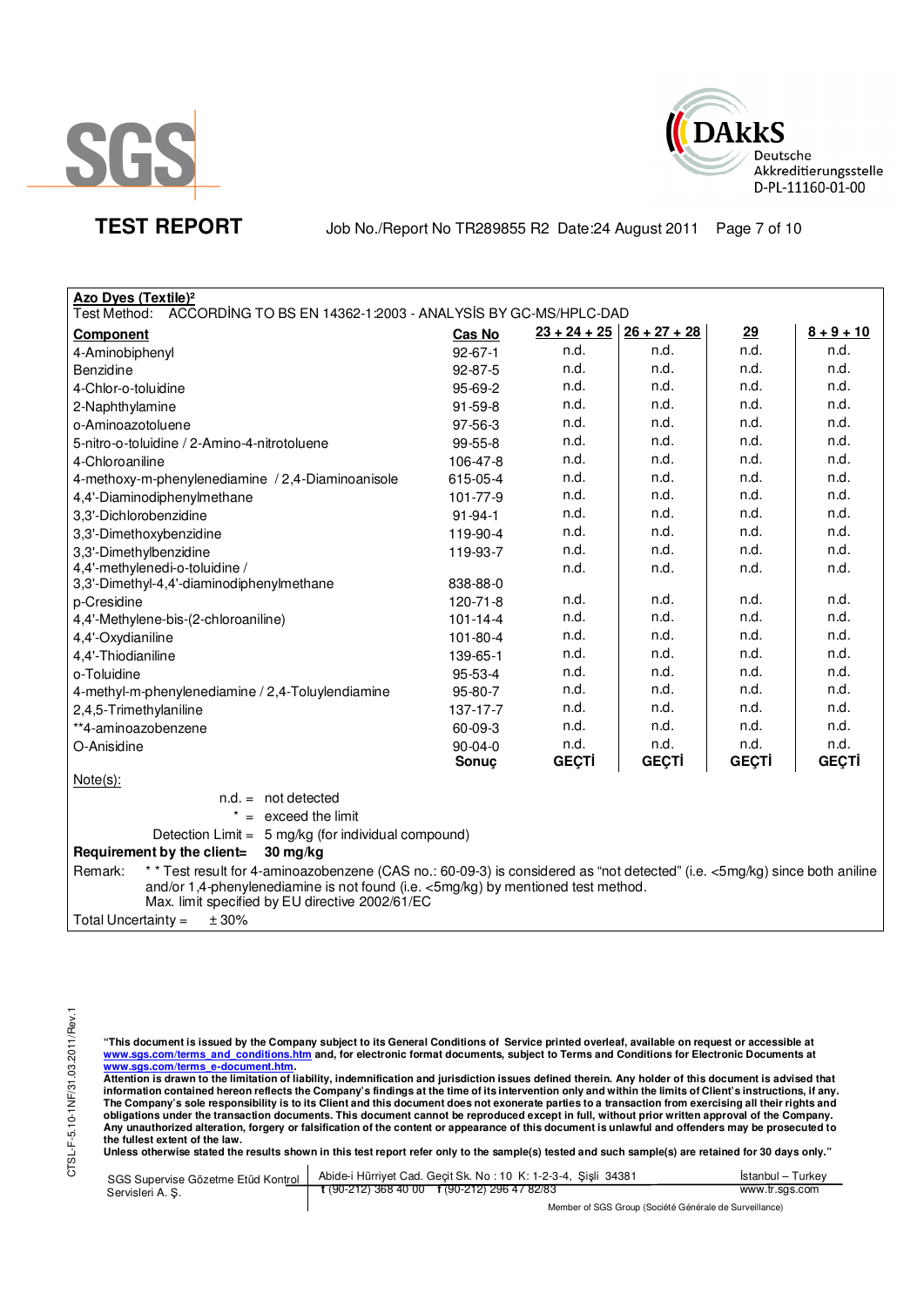



**TEST REPORT** Job No./Report No TR289855 R2 Date:24 August 2011 Page 8 of 10

| Azo Dyes (Textile LFGB) <sup>2</sup>                                                             |                |              |                 |              |
|--------------------------------------------------------------------------------------------------|----------------|--------------|-----------------|--------------|
| ACCORDING TO BS EN 14362-1:2003 § 64 LFGB BVL B 82.02-9:2008 - ANALYSIS BY GC-MS<br>Test Method: |                |              |                 |              |
| <b>Component</b>                                                                                 | Cas No         | <u>12</u>    | $\underline{6}$ | $\mathbf{Z}$ |
| 4-Aminobiphenyl                                                                                  | $92 - 67 - 1$  | n.d.         | n.d.            | n.d.         |
| Benzidine                                                                                        | 92-87-5        | n.d.         | n.d.            | n.d.         |
| 4-Chlor-o-toluidine                                                                              | 95-69-2        | n.d.         | n.d.            | n.d.         |
| 2-Naphthylamine                                                                                  | $91 - 59 - 8$  | n.d.         | n.d.            | n.d.         |
| o-Aminoazotoluene                                                                                | $97 - 56 - 3$  | n.d.         | n.d.            | n.d.         |
| 5-nitro-o-toluidine / 2-Amino-4-nitrotoluene                                                     | $99 - 55 - 8$  | n.d.         | n.d.            | n.d.         |
| 4-Chloroaniline                                                                                  | 106-47-8       | n.d.         | n.d.            | n.d.         |
| 4-methoxy-m-phenylenediamine / 2,4-Diaminoanisole                                                | 615-05-4       | n.d.         | n.d.            | n.d.         |
| 4,4'-Diaminodiphenylmethane                                                                      | 101-77-9       | n.d.         | n.d.            | n.d.         |
| 3,3'-Dichlorobenzidine                                                                           | $91 - 94 - 1$  | n.d.         | n.d.            | n.d.         |
| 3,3'-Dimethoxybenzidine                                                                          | 119-90-4       | n.d.         | n.d.            | n.d.         |
| 3,3'-Dimethylbenzidine                                                                           | 119-93-7       | n.d.         | n.d.            | n.d.         |
| 4,4'-methylenedi-o-toluidine /                                                                   |                | n.d.         | n.d.            | n.d.         |
| 3,3'-Dimethyl-4,4'-diaminodiphenylmethane                                                        | 838-88-0       |              |                 |              |
| p-Cresidine                                                                                      | 120-71-8       | n.d.         | n.d.            | n.d.         |
| 4,4'-Methylene-bis-(2-chloroaniline)                                                             | $101 - 14 - 4$ | n.d.         | n.d.            | n.d.         |
| 4,4'-Oxydianiline                                                                                | 101-80-4       | n.d.         | n.d.            | n.d.         |
| 4,4'-Thiodianiline                                                                               | 139-65-1       | n.d.         | n.d.            | n.d.         |
| o-Toluidine                                                                                      | $95 - 53 - 4$  | n.d.         | n.d.            | n.d.         |
| 4-methyl-m-phenylenediamine / 2,4-Toluylendiamine                                                | 95-80-7        | n.d.         | n.d.            | n.d.         |
| 2,4,5-Trimethylaniline                                                                           | 137-17-7       | n.d.         | n.d.            | n.d.         |
| *4-aminoazobenzene                                                                               | 60-09-3        | n.d.         | n.d.            | n.d.         |
| O-Anisidine                                                                                      | $90-04-0$      | n.d.         | n.d.            | n.d.         |
|                                                                                                  | Sonuc          | <b>GEÇTİ</b> | <b>GEÇTİ</b>    | <b>GEÇTİ</b> |
| $Note(s)$ :                                                                                      |                |              |                 |              |
| $n.d. = not detected$                                                                            |                |              |                 |              |

 $* =$  exceed the limit

Detection Limit = 5 mg/kg (for individual compound)

# **Requirement by the client= 30 mg/kg**

Remark: \* The BS EN 14362-1 method will enable further cleavage of 4-aminoazobenzene to non-forbidden amines: aniline and 1,4-phenylenediamine, therefore, the test method of § 64 LFGB, BVL, B 82.02.9 was employed to verify the presence of 4-aminoazobenzene. Max. limit specified by EU directive 2002/61/EC

Total uncertainty: ± 30%

"This document is issued by the Company subject to its General Conditions of Service printed overleaf, available on request or accessible at<br>www.sgs.com/terms\_and\_conditions.htm\_and, for electronic format documents, subjec

<mark>www.sgs.com/terms\_e-document.htm.</mark><br>Attention is drawn to the limitation of liability, indemnification and jurisdiction issues defined therein. Any holder of this document is advised that information contained hereon reflects the Company's findings at the time of its intervention only and within the limits of Client's instructions, if any.<br>The Company's sole responsibility is to its Client and this document **obligations under the transaction documents. This document cannot be reproduced except in full, without prior written approval of the Company. Any unauthorized alteration, forgery or falsification of the content or appearance of this document is unlawful and offenders may be prosecuted to the fullest extent of the law.** 

**Unless otherwise stated the results shown in this test report refer only to the sample(s) tested and such sample(s) are retained for 30 days only."** 

| SGS Supervise Gözetme Etüd Kontrol  <br>Servisleri A.S. | Abide-i Hürriyet Cad. Geçit Sk. No: 10 K: 1-2-3-4, Şişli 34381       | <b>Istanbul</b> – Turkey |  |
|---------------------------------------------------------|----------------------------------------------------------------------|--------------------------|--|
|                                                         | $\frac{1}{2}$ (90-212) 368 40 00 $\frac{1}{2}$ (90-212) 296 47 82/83 | www.tr.sgs.com           |  |
|                                                         | $111100000101110110110111$                                           |                          |  |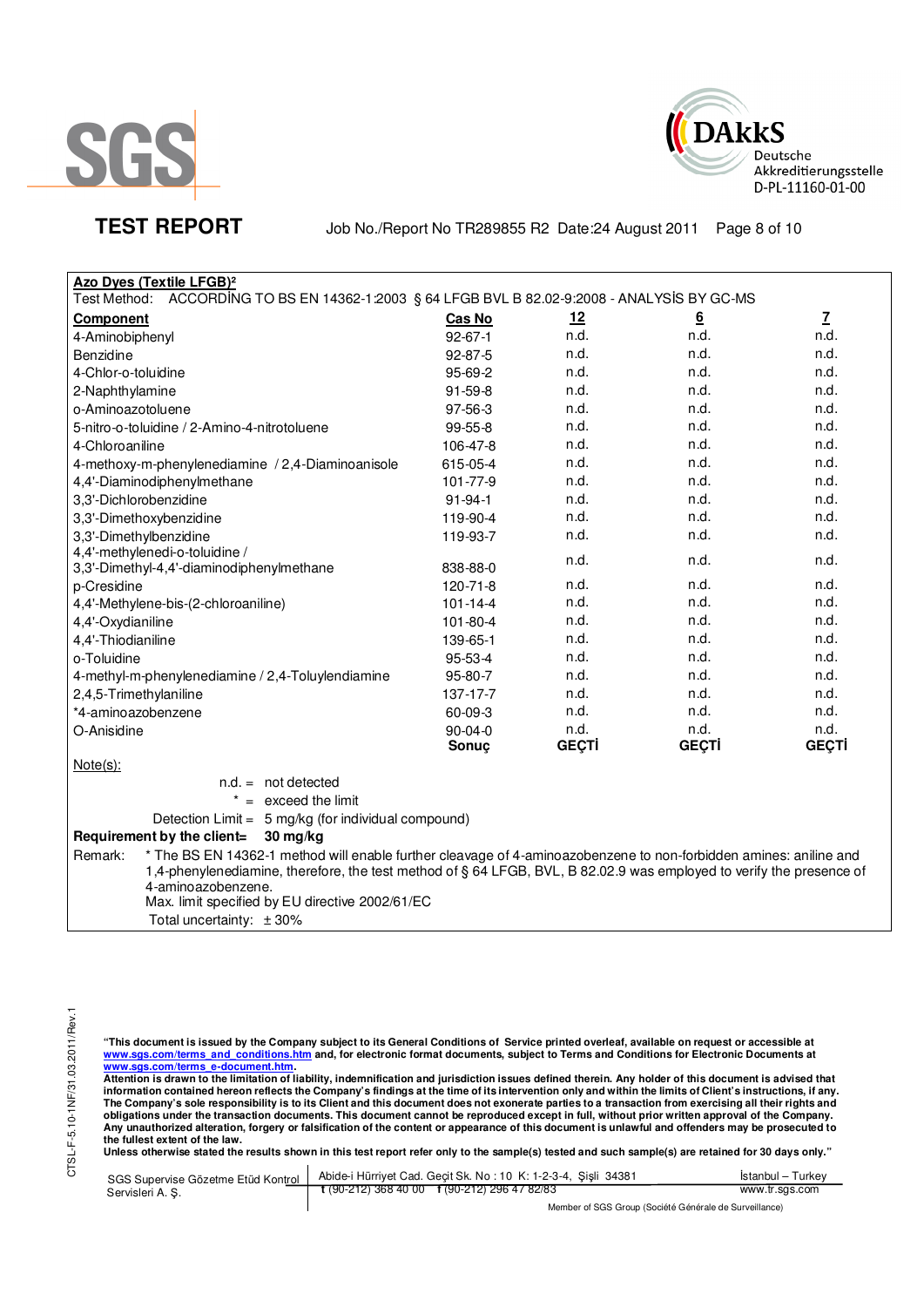





**TEST REPORT** Job No./Report No TR289855 R2 Date:24 August 2011 Page 9 of 10



"This document is issued by the Company subject to its General Conditions of Service printed overleaf, available on request or accessible at<br>www.sgs.com/terms\_and\_conditions.htm\_and, for electronic format documents, subjec <mark>www.sgs.com/terms\_e-document.htm.</mark><br>Attention is drawn to the limitation of liability, indemnification and jurisdiction issues defined therein. Any holder of this document is advised that

information contained hereon reflects the Company's findings at the time of its intervention only and within the limits of Client's instructions, if any.<br>The Company's sole responsibility is to its Client and this document obligations under the transaction documents. This document cannot be reproduced except in full, without prior written approval of the Company.<br>Any unauthorized alteration, forgery or falsification of the content or appeara

**Unless otherwise stated the results shown in this test report refer only to the sample(s) tested and such sample(s) are retained for 30 days only."** 

SGS Supervise Gözetme Etüd Kontrol Servisleri A. Ş. Abide-i Hürriyet Cad. Geçit Sk. No : 10 K: 1-2-3-4, Şişli 34381 **t** (90-212) 368 40 00 **f** (90-212) 296 47 82/83 İstanbul – Turkey www.tr.sgs.com